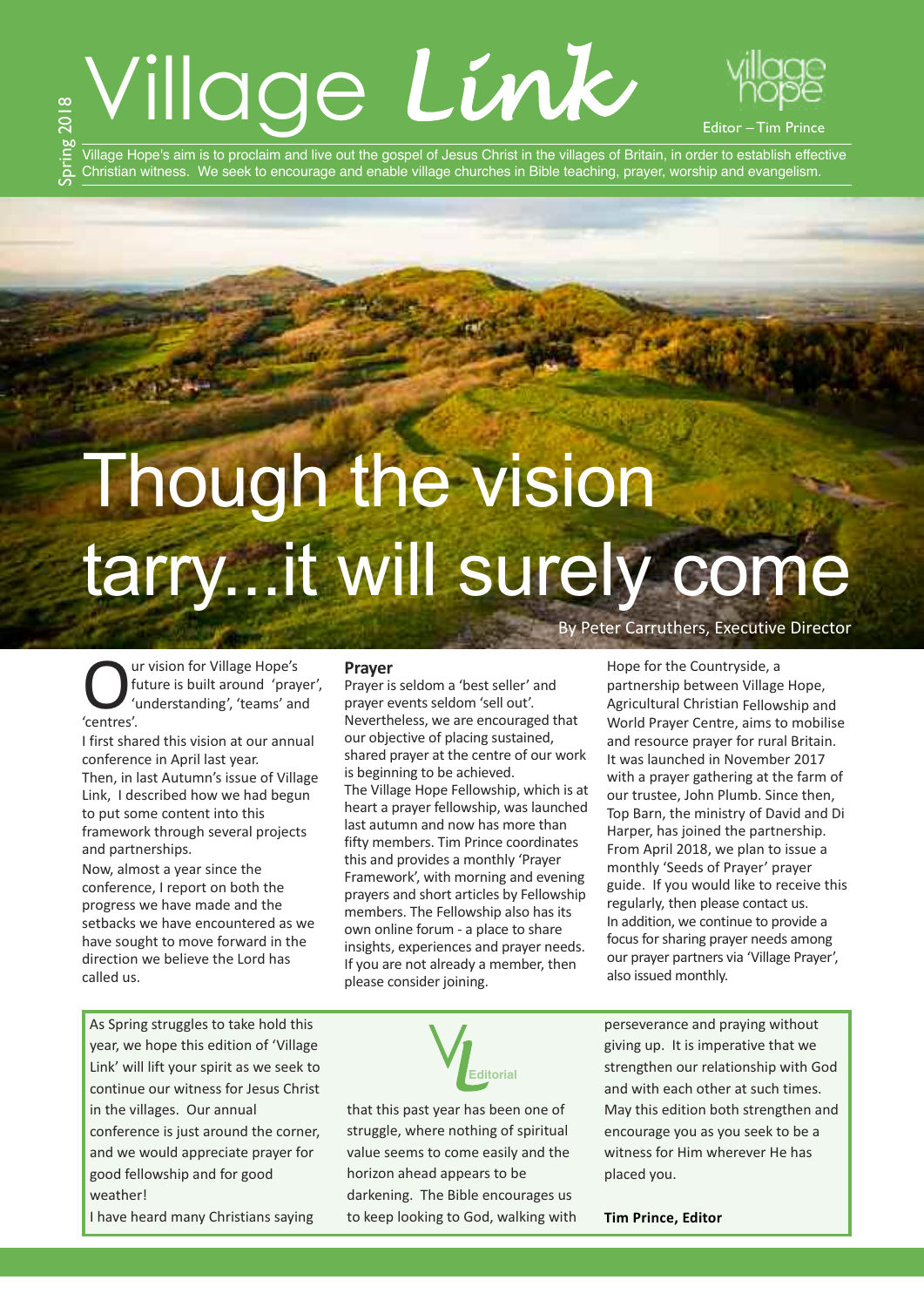Three monthly prayer guides might seem somewhat confusing, but each covers different ground and has a different emphasis. The 'prayer framework' provides a basis for the daily prayer of a growing Fellowship. 'Seeds of prayer' addresses broad issues in the countryside and aims to mobilise and resource a wide community of prayer. The emphasis of 'Village Prayer' is on individuals, families and churches associated with Village Hope.

#### **Understanding**

God's people always need to 'understand the times and know what to do' (1 Chronicles 12: 32), and developing and communicating an understanding of rural church, communities and mission is an important part of our remit. This encompasses studying biblical principles and precedents, identifying examples of 'good practice', and collecting 'good-news' stories. Over the last year or so, we have developed these areas and shared our findings internally and via Village Link and our annual conferences. At this April's conference, we plan to launch our new website, as a platform to share these insights and signpost resources for rural mission and ministry. We recognise that there is still a gap

in intelligence as to the condition of rural communities and churches and the approaches to mission that are working best, and we are working with others to seek ways to plug this gap.

#### **Teams**

Mobilising 'apostolic teams' to support and strengthen rural churches is at the centre of our vision, but realising it has proved very challenging. As I reported last Autumn, we had begun to develop partnerships to take this forward in Hampshire and rural Wales. However, our partners, in both cases, have since concluded that they are not ready for the planned developments and have put things on hold. Nevertheless, we remain committed to the vision and convinced of its urgency. As I shared in the last Conference edition of Village Link, we believe that the Lord wants to deploy His 'eleventh-hour workers' (Matthew 20: 1-16) to work in His 'white fields' (John 4: 35-38), to connect 'Antiochs' (Acts 13: 1-3) and 'Macedonias' (Acts 16: 9-10). So, we are now pursuing new ways to make this happen. If your church or group might benefit from a small team coming alongside to support your mission and ministry, we would be pleased to hear from you.

#### **Centres**

We remain committed to our vision of centres of prayer, study, training and equipping springing up across rural Britain and continue to work with our associates and friends to identify and resource rural 'beacon churches'.

#### **Team and trustees**

Our Mission Enabler, Joe Farnand, left us at the end of last year and is now pursuing new ministry directions. In January this year, we said goodbye to our chairman Tim Shelley, after more than ten years as trustee and then chairman of FEBV/Village Hope. Tim plans to keep in touch, however, and will be attending this year's conference. He is succeeded in the chair by John Plumb.

#### **Conference**

Finally, there are only a few weeks to our annual conference on 13-15 April at Malvern. Our theme this year is 'Strengthening fellowship for mission' and our special 'external' prayer focus will be on the villages of Bulgaria and the Ukraine. Our guest speakers are introduced below. At time of writing, there are still a few places left, so if you would like to join us, please contact Helen at the office.

## **Hope for the Countryside**

On Saturday 25th<br>
The first 'Hope for<br>
Countryside' prayer event. November 2017 we held the first 'Hope for the 'Hope for the Countryside' is a partnership between Agricultural Christian Fellowship, Village Hope, the World Prayer Centre and Top Barn. Our aim is to mobilise and resource prayer for rural Britain, our vision is of beacons of prayer lighting up across our

countryside, and our prayer is for a fresh move of the Holy Spirit across the countryside of our nation. Twenty-seven people from these networks gathered at the home of John and Betty Plumb in Warwickshire to share together and pray. It was a real blessing to make connections with a whole new group of folk, who are praying for God's Kingdom to sweep across our nation. We introduced ourselves, then prayed

#### By Tim Prince

and worshipped the Lord together, before Peter opened the first session by describing part of the emerging vision of Village Hope as identifying 'eleventhhour workers' and sending them to work in 'white fields' (for more on this, see above, and previous editions of Village Link). Then we split into small groups to pray and listen to God. A number of interesting threads emerged from this session. In summary: It was felt that God's calling is local and that rural Christians especially have a God-given voice in the local community. **There** is a

great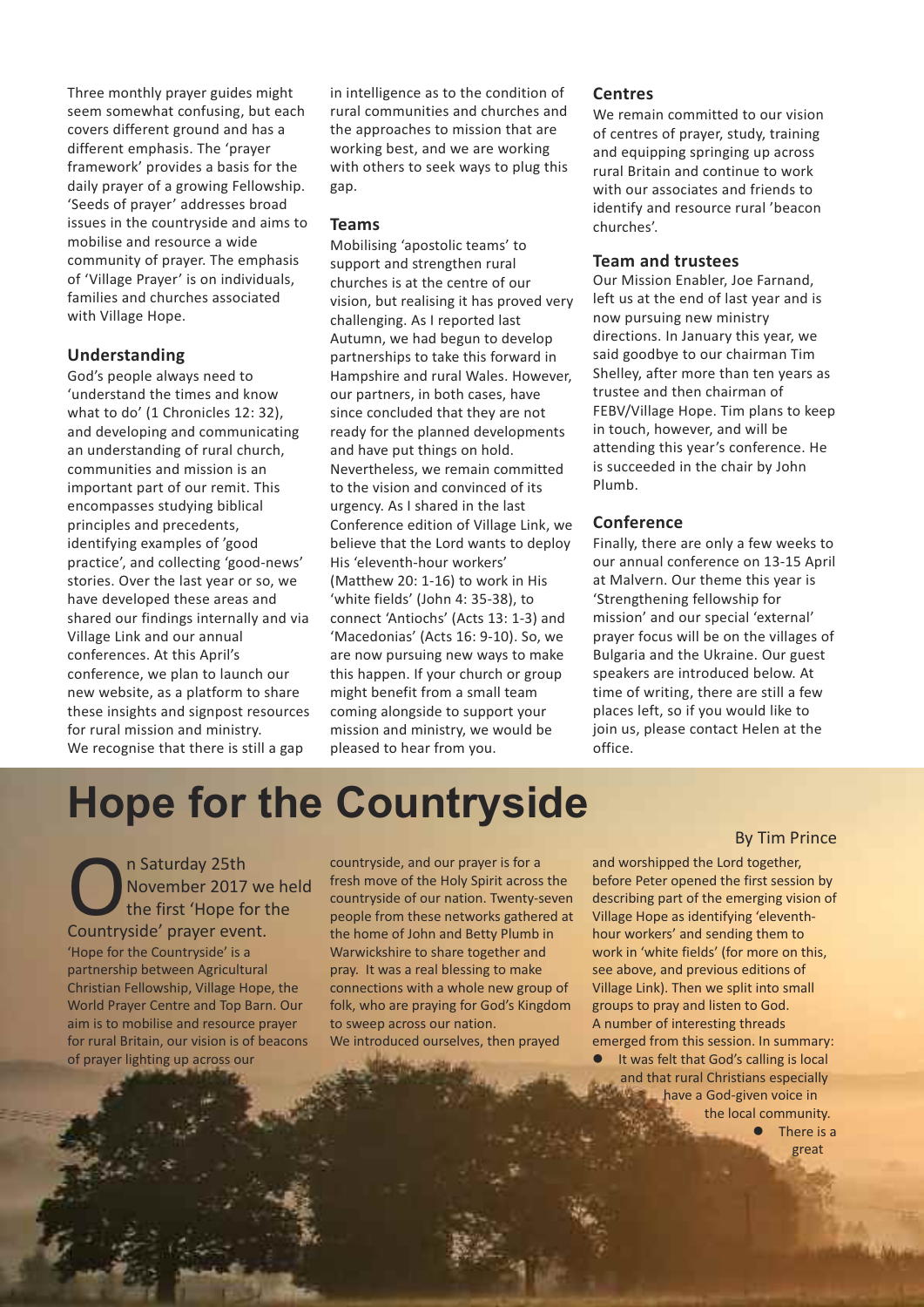# **Village Hope Annual Conference, April 13-15 2018, West Malvern**

#### **This year we will be sharing around the theme 'Strengthening fellowship for mission'.**

This will build on last year's theme of 'strengthening the churches', and reflects our vision for supporting and encouraging strong fellowships of believers in rural Britain, committed to prayer and with a heart for sharing the Gospel with those around them. Our guest speakers this year will help us explore this theme in interactive sessions, drawing on their own experience of rural church and mission.

#### **Sally Gaze**

Sally is 'Dean of Rural **Mission** Consultancy', in a partnership between the Diocese of St Edmundsbury and Ipswich



and 'Rural Ministries'. Previously she was, for 15 years, a rural minister

with seven churches in south Norfolk, including a new plant, the Tas Valley Cell Church. She is author of 'Mission Shaped and Rural' (2006, Church House Publishing). Sally describes herself as "passionate about people coming to know Jesus as their Saviour for the first time and about flourishing church communities in the countryside."

#### **Magnus Proctor**

Magnus has his own accountancy practice in Barnstaple, and is Village Hope's accountant.



two grown-up children. He has pastored village churches for 14 years in Yorkshire and 3 years in Devon. In his own words, Magnus has "a

passion for the Gospel, which has more recently been focussed on Eastern Europe where there are over 250,000 towns and villages without an evangelical witness." He seeks to encourage churches, particularly in Ukraine and Bulgaria, to reach out in mission and in planting churches.

#### **Andrew and Kath Close**

Unfortunately John and Dot Burnett, who were due to lead the children's and youth work, have had to withdraw due to unforeseen circumstances. However, we are pleased that Andrew and Kath have stepped in, and we look forward to having them back with us again. They live in Rogiet, South Wales with their two sons. Andrew is a telecoms engineer and Kath is a stay-at-home mum. They attend a little village church in Caerwent, where Andrew is the Secretary and they both help lead the midweek children's clubs. Andrew is a big Cardiff City fan and Kath loves sport and baking.

heritage of Christian endeavour and worship upon which the rural church can build.

**.** Unlike the culture, we are on a long-haul journey and need patience! **.** God is establishing houses of prayer

in the countryside.

**e** God is breaking down the barriers that tradition can erect, but is also calling us to be secure in who we are.

After lunch, John Plumb led us on a walk around the farm, where we prayed for God to use and bless the agricultural industry.

John reminded us that farmers have a unique sense of 'place' and intimate knowledge of their own land, an understanding of the seasons and the weather, and are good problem solvers, needing to be

inventive when dealing with unique problems.

He explained some of the effects on the land of intensive farming, and of the sin of generations that have lived on the land, but also pointed out the restorative power of being outside on the farm for people who are used to city living and who need open space.

The theme that Jane Holloway, from the World Prayer Centre, presented to us in the third session was 'Villages: the missing link'.

She has been working for the World Prayer Centre for a number of years, and testified to

the fact that there has been a great move towards intercessory prayer across the country in towns and cities. Many large churches and organisations have come together in prayer networks, and groups of churches in urban situations have cooperated around the subject in both teaching and doing prayer.

She hoped that this gathering was the beginning of adding villages to that list.

The day finished with prayer and we left with a renewed sense that God was gathering His people to pray in unity for the villages of Britain.